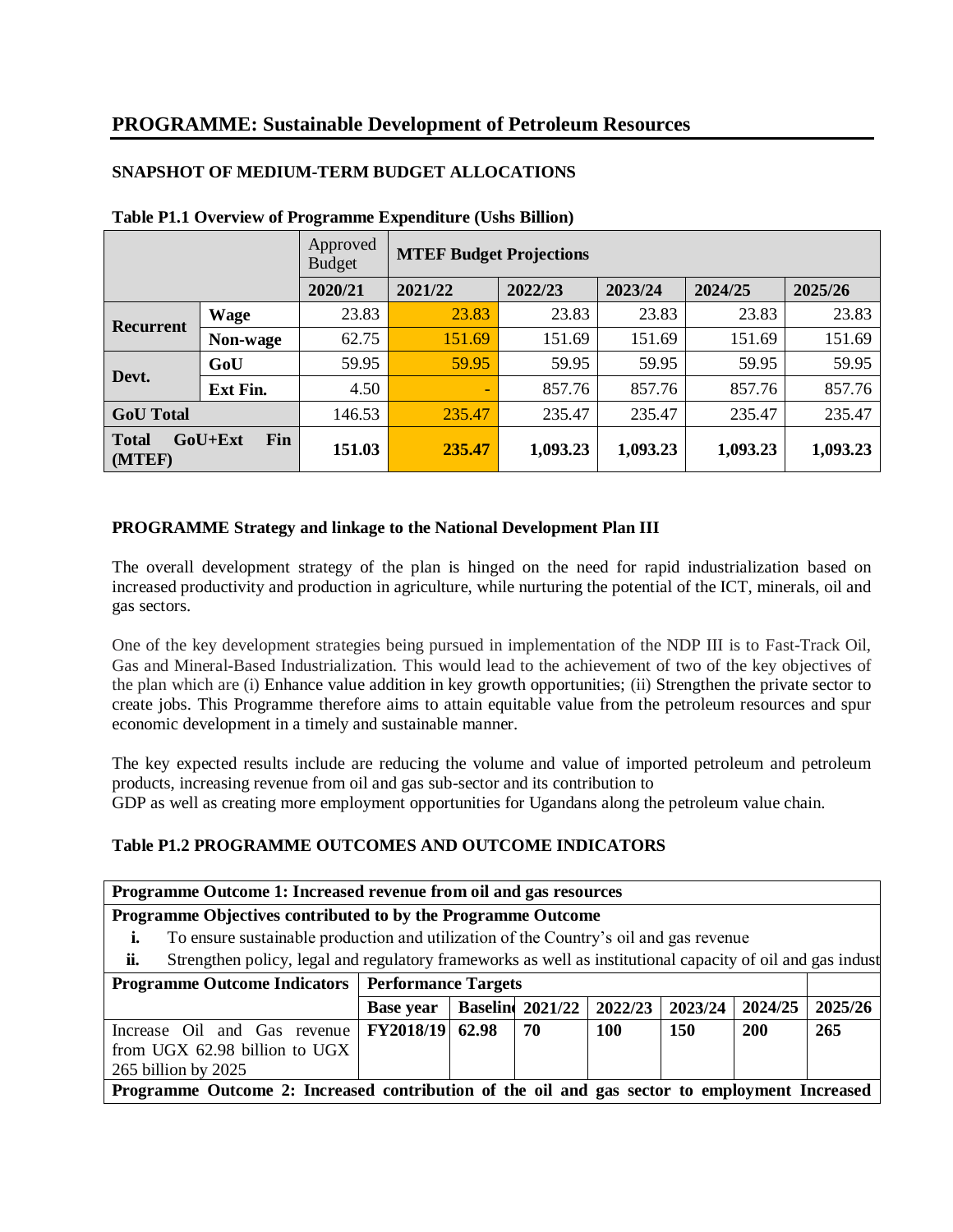|                                                                                            | revenue from oil and gas resources |                |                         |                         |                  |                  |                |  |  |
|--------------------------------------------------------------------------------------------|------------------------------------|----------------|-------------------------|-------------------------|------------------|------------------|----------------|--|--|
| Programme Objectives contributed to by the Programme Outcome                               |                                    |                |                         |                         |                  |                  |                |  |  |
| Enhance local capacity to participate in oil and gas operations                            |                                    |                |                         |                         |                  |                  |                |  |  |
| <b>Programme Outcome Indicators</b>                                                        | <b>Performance Targets</b>         |                |                         |                         |                  |                  |                |  |  |
|                                                                                            | <b>Base year</b>                   |                | <b>Baseline</b> 2021/22 | 2022/23                 | 2023/24          | 2024/25          | 2025/26        |  |  |
| Increase the number of Ugandans                                                            | FY2018/19                          | 3,400          | 9,000                   | 17,000                  | 27,000           | 38,000           | 50,000         |  |  |
| employed in the oil and gas and                                                            |                                    |                |                         |                         |                  |                  |                |  |  |
| related industries from 3,400 to                                                           |                                    |                |                         |                         |                  |                  |                |  |  |
| 50,000 by 2025                                                                             |                                    |                |                         |                         |                  |                  |                |  |  |
| Programme Outcome 3: increased investment in the oil $\&$ gas industry                     |                                    |                |                         |                         |                  |                  |                |  |  |
| Programme Objectives contributed to by the Programme Outcome                               |                                    |                |                         |                         |                  |                  |                |  |  |
| To promote private investment in oil and gas industry                                      |                                    |                |                         |                         |                  |                  |                |  |  |
| Programme<br>Outcome                                                                       | <b>Performance Targets</b>         |                |                         |                         |                  |                  |                |  |  |
| <b>Indicators</b>                                                                          | <b>Base year</b>                   |                | <b>Baseline</b> 2021/22 | 2022/23                 | 2023/24          | 2024/25          | 2025/26        |  |  |
| Increase the industry contribution                                                         | FY2018/19                          | 3%             | 3.5%                    | 4%                      | 4.5%             | 4.8%             | 5%             |  |  |
| to the GDP from 3% to 5% by end                                                            |                                    |                |                         |                         |                  |                  |                |  |  |
| of 2025,                                                                                   |                                    |                |                         |                         |                  |                  |                |  |  |
| Programme Outcome 4: Improved safety in oil and gas industry                               |                                    |                |                         |                         |                  |                  |                |  |  |
| Programme Objectives contributed to by the Programme Outcome                               |                                    |                |                         |                         |                  |                  |                |  |  |
| Enhance Quality Health, Safety, Security and Environment (QHSSE)                           |                                    |                |                         |                         |                  |                  |                |  |  |
| Programme<br>Outcome                                                                       | <b>Performance Targets</b>         |                |                         |                         |                  |                  |                |  |  |
| <b>Indicators</b>                                                                          | <b>Base year</b>                   |                | <b>Baseline</b> 2021/22 | 2022/23                 | 2023/24          | 2024/25          | 2025/26        |  |  |
| Zero tolerance to fatalities                                                               | FY2018/19                          | $\overline{0}$ | $\mathbf{0}$            | $\boldsymbol{0}$        | $\boldsymbol{0}$ | $\boldsymbol{0}$ | $\overline{0}$ |  |  |
| Total Recordable Injury frequen FY2018/19                                                  |                                    | $\theta$       | $\theta$                | $\theta$                | $\theta$         | $\overline{0}$   | $\theta$       |  |  |
| rate $\leq 1$                                                                              |                                    |                |                         |                         |                  |                  |                |  |  |
| Programme Outcome 5: Increased days of Security Stock levels of refined petroleum products |                                    |                |                         |                         |                  |                  |                |  |  |
| Programme Objectives contributed to by the Programme Outcome                               |                                    |                |                         |                         |                  |                  |                |  |  |
| Improve security of supply of refined petroleum products                                   |                                    |                |                         |                         |                  |                  |                |  |  |
| <b>Programme Outcome Indicators</b>                                                        | <b>Performance Targets</b>         |                |                         |                         |                  |                  |                |  |  |
|                                                                                            | <b>Base year</b>                   |                | <b>Baseline</b> 2021/22 | 2022/23                 | 2023/24          | 2024/25          | 2025/26        |  |  |
| Increase the number of days of                                                             | FY 2018/19 1                       |                | $\overline{2}$          | $\overline{\mathbf{4}}$ | 6                | 8                | 10             |  |  |
| Stock levels in the country from 1                                                         |                                    |                |                         |                         |                  |                  |                |  |  |
| to at least 10days by 2025                                                                 |                                    |                |                         |                         |                  |                  |                |  |  |
| Increase the Level of quality                                                              | FY 2018/19 99.0%                   |                | 99.3%                   | 99.5%                   | 99.6%            | 99.7%            | 99.7%          |  |  |
| compliance of refined petroleum                                                            |                                    |                |                         |                         |                  |                  |                |  |  |
| products from 99.0% to 99.7% by                                                            |                                    |                |                         |                         |                  |                  |                |  |  |
| 2025                                                                                       |                                    |                |                         |                         |                  |                  |                |  |  |
| Programme Outcome 6: Increased contribution of the oil and gas sector to employment        |                                    |                |                         |                         |                  |                  |                |  |  |
| Programme Objectives contributed to by the Programme Outcome                               |                                    |                |                         |                         |                  |                  |                |  |  |
| Enhance local capacity to participate in oil and gas operations                            |                                    |                |                         |                         |                  |                  |                |  |  |
| <b>Programme Outcome Indicators</b>                                                        | <b>Performance Targets</b>         |                |                         |                         |                  |                  |                |  |  |
|                                                                                            | <b>Base year</b>                   |                | <b>Baseline</b> 2021/22 | 2022/23                 | 2023/24          | 2024/25          | 2025/26        |  |  |
| Increase the number of Ugandans                                                            | FY 2018/19 3,400                   |                | 9,000                   | 17,000                  | 27,000           | 38,000           | 50,000         |  |  |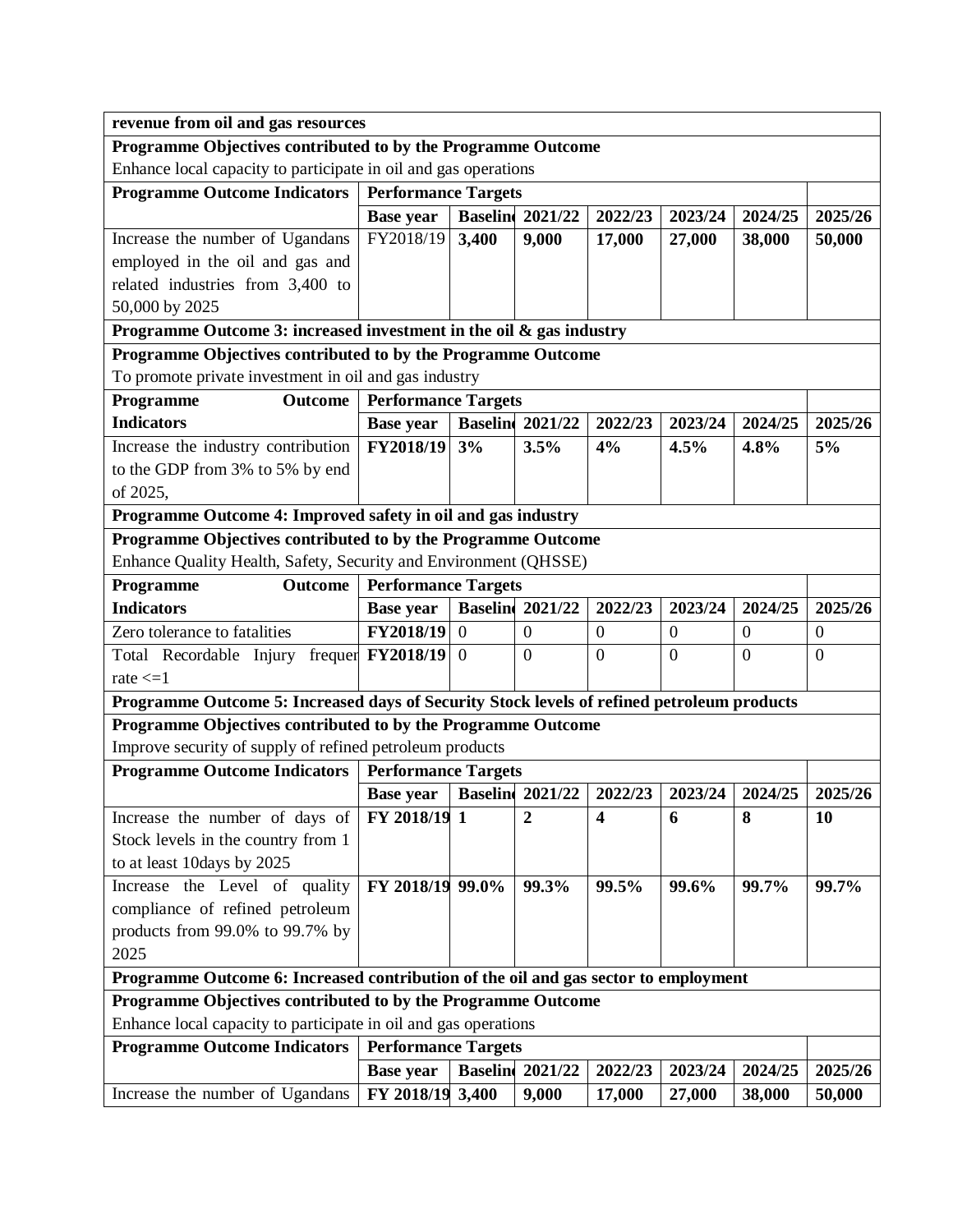| employed in the oil and gas and  |  |  |  |  |
|----------------------------------|--|--|--|--|
| related industries from 3,400 to |  |  |  |  |
| 50,000 by 2025                   |  |  |  |  |

# **P2: INTERMEDIATE OUTCOMES, OUTCOME INDICATORS AND PROPOSED BUDGET ALLOCATIONS ALIGNED TO THE NDP**

### **Table P2.1: Intermediate Outcomes and Outcome Indicators Aligned to the NDP**

| Sub-programme: Upstream Petroleum                                                                           |                                                                                                                                               |                 |          |          |          |                |                |  |  |
|-------------------------------------------------------------------------------------------------------------|-----------------------------------------------------------------------------------------------------------------------------------------------|-----------------|----------|----------|----------|----------------|----------------|--|--|
| Sub-Programme Objectives: To ensure promotion and well supervised upstream sub sector with modern           |                                                                                                                                               |                 |          |          |          |                |                |  |  |
|                                                                                                             | policies and legislature and that the oil and gas activities undertaken in a manner that conserves the                                        |                 |          |          |          |                |                |  |  |
| environment and biodiversity.                                                                               |                                                                                                                                               |                 |          |          |          |                |                |  |  |
| <b>Intermediate Outcomes:</b>                                                                               |                                                                                                                                               |                 |          |          |          |                |                |  |  |
| i.<br>Increased revenue from oil and gas resources                                                          |                                                                                                                                               |                 |          |          |          |                |                |  |  |
| ii.<br>Increased contribution of the oil and gas industry to employment                                     |                                                                                                                                               |                 |          |          |          |                |                |  |  |
| increased investment in the oil $\&$ gas industry<br>iii.                                                   |                                                                                                                                               |                 |          |          |          |                |                |  |  |
| Improved safety in oil and gas industry<br>iv.                                                              |                                                                                                                                               |                 |          |          |          |                |                |  |  |
| <b>Intermediate</b>                                                                                         | <b>Performance Targets</b>                                                                                                                    |                 |          |          |          |                |                |  |  |
| <b>Outcome Indicators</b>                                                                                   | <b>Base Year</b>                                                                                                                              | <b>Baseline</b> | 2021/22  | 2022/23  | 2023/24  | 2024/25        | 2025/26        |  |  |
| Increase Oil and Gas                                                                                        | 2018/19                                                                                                                                       | 62.98           | 70       | 100      | 150      | 200            | 265            |  |  |
| <b>UGX</b><br>from<br>revenue                                                                               |                                                                                                                                               |                 |          |          |          |                |                |  |  |
| 62.98 billion to UGX                                                                                        |                                                                                                                                               |                 |          |          |          |                |                |  |  |
| 265 billion by 2025                                                                                         |                                                                                                                                               |                 |          |          |          |                |                |  |  |
| Number of Ugandans                                                                                          | 2018/19                                                                                                                                       | 3,400           | 9,000    | 17,000   | 27,000   | 38,000         | 50,000         |  |  |
| employed<br><b>as</b>                                                                                       |                                                                                                                                               |                 |          |          |          |                |                |  |  |
| professionals in the oil                                                                                    |                                                                                                                                               |                 |          |          |          |                |                |  |  |
| and gas sector                                                                                              |                                                                                                                                               |                 |          |          |          |                |                |  |  |
| Increase the industry                                                                                       | 2018/19                                                                                                                                       | 3%              | 3.5%     | 4%       | 4.5%     | 4.8%           | 5%             |  |  |
| contribution<br>the<br>f <sub>O</sub>                                                                       |                                                                                                                                               |                 |          |          |          |                |                |  |  |
| GDP from 3% to 5%                                                                                           |                                                                                                                                               |                 |          |          |          |                |                |  |  |
| by end of 2025                                                                                              |                                                                                                                                               |                 |          |          |          |                |                |  |  |
| tolerance<br>Zero<br>to                                                                                     | 2018/19                                                                                                                                       | $\theta$        | $\Omega$ | $\Omega$ | $\Omega$ | $\overline{0}$ | $\overline{0}$ |  |  |
| fatalities                                                                                                  |                                                                                                                                               |                 |          |          |          |                |                |  |  |
| Recordable<br>Total                                                                                         |                                                                                                                                               |                 |          |          |          |                |                |  |  |
| Injury frequency rate<br>$\leq$ =1                                                                          |                                                                                                                                               |                 |          |          |          |                |                |  |  |
|                                                                                                             |                                                                                                                                               |                 |          |          |          |                |                |  |  |
|                                                                                                             | Sub-programme: Midstream Petroleum<br>Sub-Programme Objectives: To promote efficient and sustainable utilization of the oil and gas resources |                 |          |          |          |                |                |  |  |
|                                                                                                             |                                                                                                                                               |                 |          |          |          |                |                |  |  |
| through planning and development of refining, transportation, storage and related midstream infrastructure. |                                                                                                                                               |                 |          |          |          |                |                |  |  |

## **Intermediate Outcome:**

- i. Increased contribution of the oil and gas industry to employment
- ii. increased investment in the oil  $\&$  gas industry
- iii. Improved safety in oil and gas industry

| <b>Intermediate</b> | <b>Performance Targets</b> |
|---------------------|----------------------------|
|---------------------|----------------------------|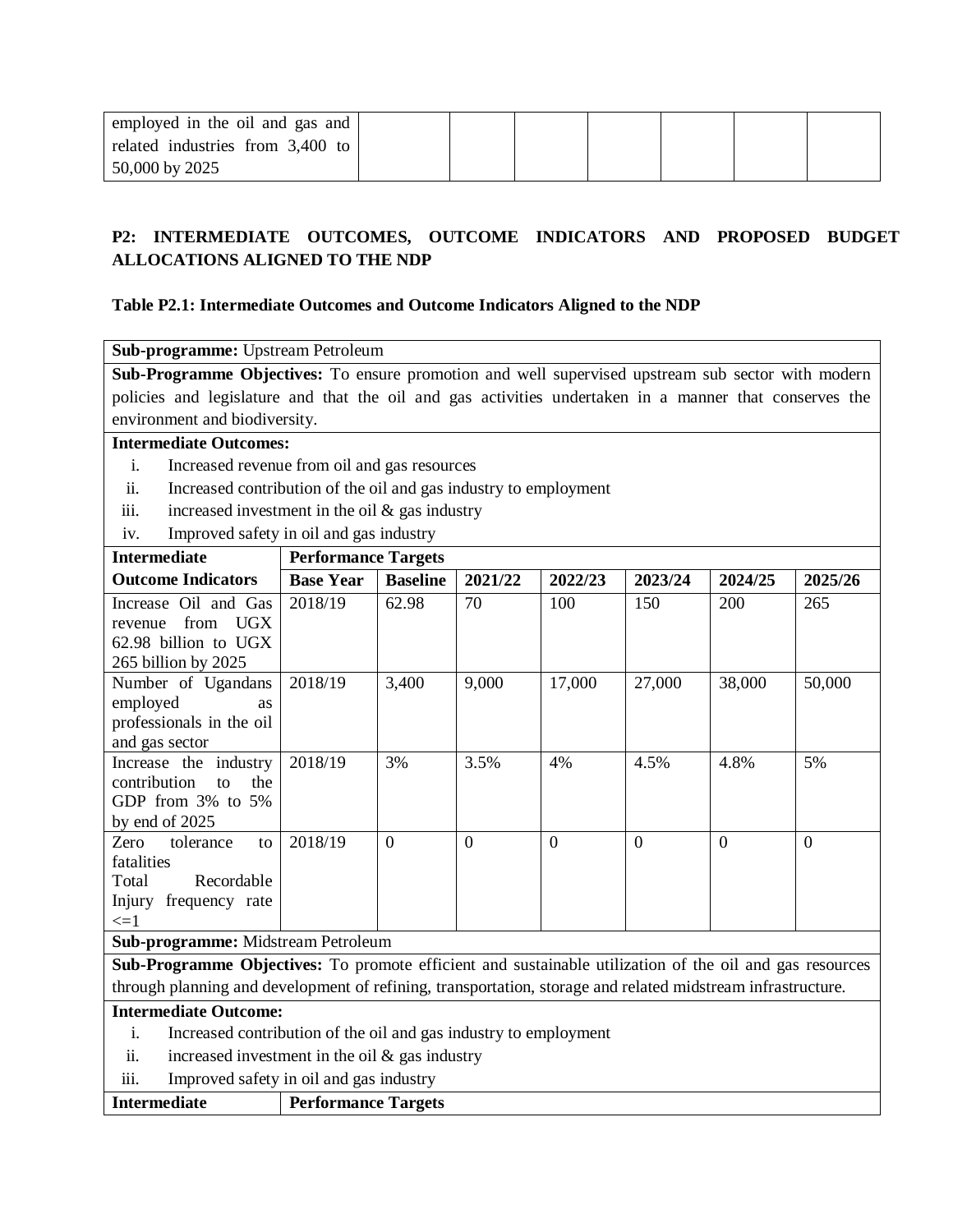| <b>Outcome Indicators</b>                                                                                 | <b>Base Year</b>           | <b>Baseline</b> | 2021/22        | 2022/23        | 2023/24        | 2024/25  | 2025/26      |
|-----------------------------------------------------------------------------------------------------------|----------------------------|-----------------|----------------|----------------|----------------|----------|--------------|
| Number of Ugandans                                                                                        | 2018/19                    | 3,400           | 9,000          | 17,000         | 27,000         | 38,000   | 50,000       |
| employed<br>as                                                                                            |                            |                 |                |                |                |          |              |
| professionals in the oil                                                                                  |                            |                 |                |                |                |          |              |
| and gas sector                                                                                            |                            |                 |                |                |                |          |              |
| Level of growth<br>of<br>investment<br>in                                                                 | 2018/19                    | 3%              | 3.5%           | 4%             | 4.5%           | 4.8%     | 5%           |
| downstream                                                                                                |                            |                 |                |                |                |          |              |
| infrastructure                                                                                            |                            |                 |                |                |                |          |              |
| Sub-programme: Downstream Petroleum                                                                       |                            |                 |                |                |                |          |              |
| Sub-Programme Objectives: To streamline petroleum supply and distribution, ensure sufficient and reliable |                            |                 |                |                |                |          |              |
| stock of high quality and fair priced petroleum products in the country.                                  |                            |                 |                |                |                |          |              |
| <b>Intermediate Outcome:</b>                                                                              |                            |                 |                |                |                |          |              |
| i.<br>Increased revenue from oil and gas resources                                                        |                            |                 |                |                |                |          |              |
| increased investment in the oil $&$ gas industry<br>ii.                                                   |                            |                 |                |                |                |          |              |
| Improved safety in oil and gas industry<br>iii.                                                           |                            |                 |                |                |                |          |              |
| Increased days of Security Stock levels of refined petroleum products<br>iv.                              |                            |                 |                |                |                |          |              |
| High Quality Supply of Refined Petroleum Products<br>V.                                                   |                            |                 |                |                |                |          |              |
| <b>Intermediate</b>                                                                                       | <b>Performance Targets</b> |                 |                |                |                |          |              |
| <b>Outcome Indicators</b>                                                                                 | <b>Base Year</b>           | <b>Baseline</b> | 2021/22        | 2022/23        | 2023/24        | 2024/25  | 2025/26      |
| Increase Oil and Gas                                                                                      | FY2018/19                  | 62.98           | 70             | 100            | 150            | 200      | 265          |
| from UGX<br>revenue                                                                                       |                            |                 |                |                |                |          |              |
| 62.98 billion to UGX                                                                                      |                            |                 |                |                |                |          |              |
| 265 billion by 2025                                                                                       |                            |                 |                |                |                |          |              |
| Zero<br>tolerance<br>to<br>fatalities                                                                     | FY2018/19                  | $\overline{0}$  | $\overline{0}$ | $\overline{0}$ | $\overline{0}$ | $\theta$ | $\mathbf{0}$ |
| Total<br>Recordable                                                                                       |                            |                 |                |                |                |          |              |
| Injury frequency rate                                                                                     |                            |                 |                |                |                |          |              |
| $\leq$ =1                                                                                                 |                            |                 |                |                |                |          |              |
| Increase the number                                                                                       | FY 2018/19                 | $\mathbf{1}$    | 2              | $\overline{4}$ | 6              | 8        | 10           |
| of days of Stock                                                                                          |                            |                 |                |                |                |          |              |
| levels in the country                                                                                     |                            |                 |                |                |                |          |              |
| from 1 to at least                                                                                        |                            |                 |                |                |                |          |              |
| 10days by 2025                                                                                            |                            |                 |                |                |                |          |              |
| Increase the Level of                                                                                     | FY 2018/19                 | 99.0%           | 99.3%          | 99.5%          | 99.6%          | 99.7%    | 99.7%        |
| quality compliance of                                                                                     |                            |                 |                |                |                |          |              |
| refined<br>petroleum                                                                                      |                            |                 |                |                |                |          |              |
|                                                                                                           |                            |                 |                |                |                |          |              |
| products from 99.0%                                                                                       |                            |                 |                |                |                |          |              |

| Table P2.2: Medium Term Projections by Sub-Programme |  |  |
|------------------------------------------------------|--|--|
|------------------------------------------------------|--|--|

| <b>Billion</b><br>Uganda | <b>Medium Term Projections</b> |                 |         |         |         |         |  |  |
|--------------------------|--------------------------------|-----------------|---------|---------|---------|---------|--|--|
| <b>Shillings</b>         |                                |                 |         |         |         |         |  |  |
| <b>Sub-Programme</b>     | <b>Approved</b>                | $2021/22$ -     | 2022/23 | 2023/24 | 2024/25 | 2025/26 |  |  |
| <b>Service</b>           | <b>Budget</b>                  | <b>Proposed</b> |         |         |         |         |  |  |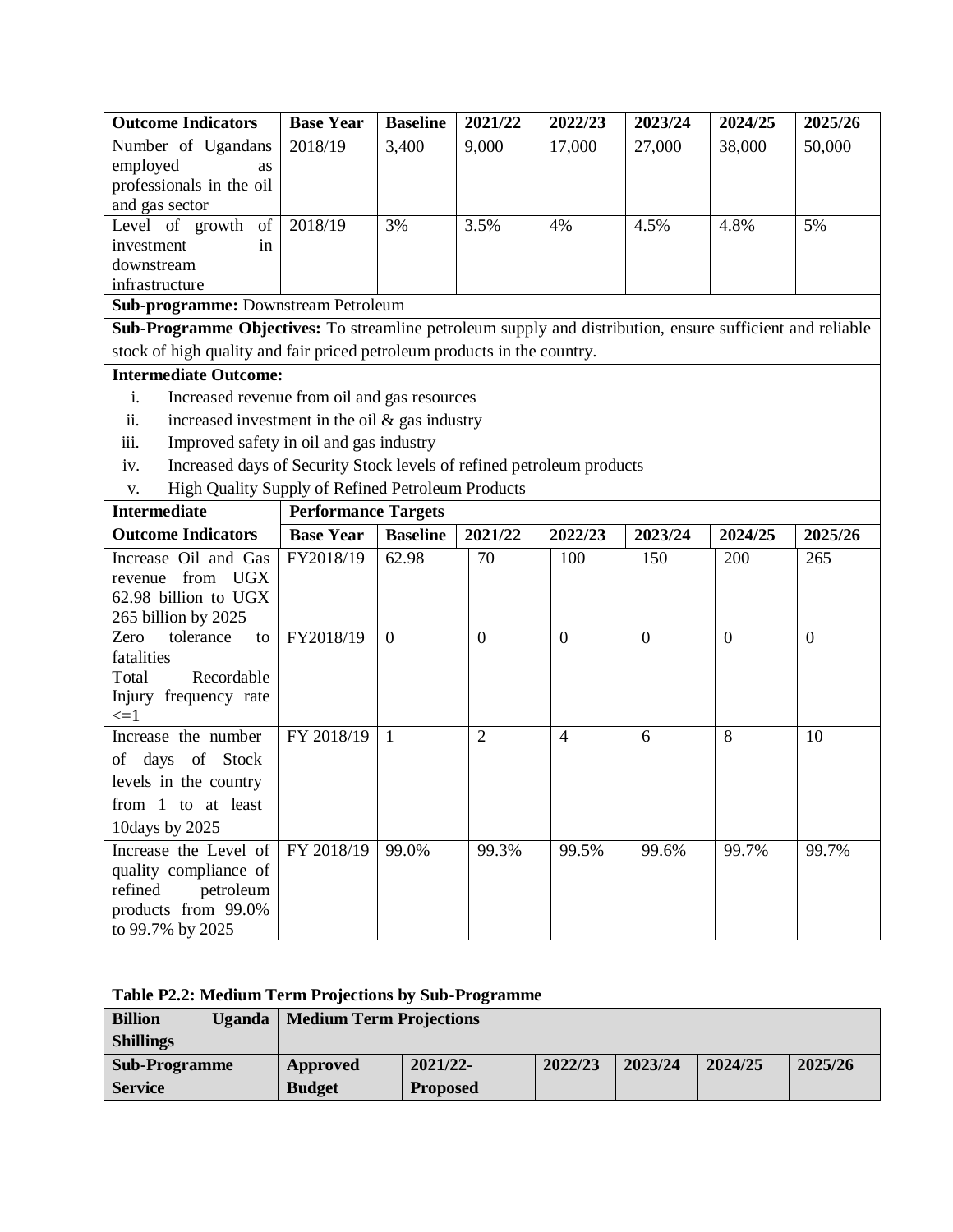|                                                   | 2020/21                              | <b>Budget</b> |        |        |        |        |  |  |  |  |
|---------------------------------------------------|--------------------------------------|---------------|--------|--------|--------|--------|--|--|--|--|
| <b>Ministry of Energy and Mineral Development</b> |                                      |               |        |        |        |        |  |  |  |  |
| <b>Upstream Petroleum</b>                         | 16.19                                | 29.18         | 29.18  | 29.18  | 29.18  | 29.18  |  |  |  |  |
| Midstream Petroleum                               | 27.59                                | 0.67          | 0.67   | 0.67   | 0.67   | 0.67   |  |  |  |  |
| Downstream                                        | 5.51                                 | 23.02         | 23.02  | 23.02  | 23.02  | 23.02  |  |  |  |  |
| Petroleum                                         |                                      |               |        |        |        |        |  |  |  |  |
| Institutional                                     | 8.55                                 | 0.47          | 858.23 | 858.23 | 858.23 | 858.23 |  |  |  |  |
| Coordination                                      |                                      |               |        |        |        |        |  |  |  |  |
| <b>Total for the Vote</b>                         | 57.84                                | 53.34         | 911.10 | 911.10 | 911.10 | 911.10 |  |  |  |  |
|                                                   | <b>Petroleum Authority of Uganda</b> |               |        |        |        |        |  |  |  |  |
| <b>Upstream Petroleum</b>                         | 28.44                                | 25.52         | 25.52  | 25.52  | 25.52  | 25.52  |  |  |  |  |
| Midstream Petroleum                               | 3.71                                 | 0.97          | 0.97   | 0.97   | 0.97   | 0.97   |  |  |  |  |
| Institutional                                     |                                      |               |        |        |        |        |  |  |  |  |
| Coordination                                      | 29.57                                | 26.53         | 26.53  | 26.53  | 26.53  | 26.53  |  |  |  |  |
| <b>Total for the Vote</b>                         | 61.73                                | 53.02         | 53.02  | 53.02  | 53.02  | 53.02  |  |  |  |  |
| <b>Uganda National Oil Company</b>                |                                      |               |        |        |        |        |  |  |  |  |
| <b>Upstream Petroleum</b>                         | $\mathbf{0}$                         | 0.00          | 0.00   | 0.00   | 0.00   | 0.00   |  |  |  |  |
| Midstream Petroleum                               | 0                                    | 0.00          | 0.00   | 0.00   | 0.00   | 0.00   |  |  |  |  |
| Downstream Petroleum                              | $\overline{0}$                       | 0.00          | 0.00   | 0.00   | 0.00   | 0.00   |  |  |  |  |
| Institutional                                     | 31.47                                | 129.11        | 129.11 | 129.11 | 129.11 | 129.11 |  |  |  |  |
| Coordination                                      |                                      |               |        |        |        |        |  |  |  |  |
| <b>Total for UNOC</b>                             | 31.47                                | 129.11        | 129.11 | 129.11 | 129.11 | 129.11 |  |  |  |  |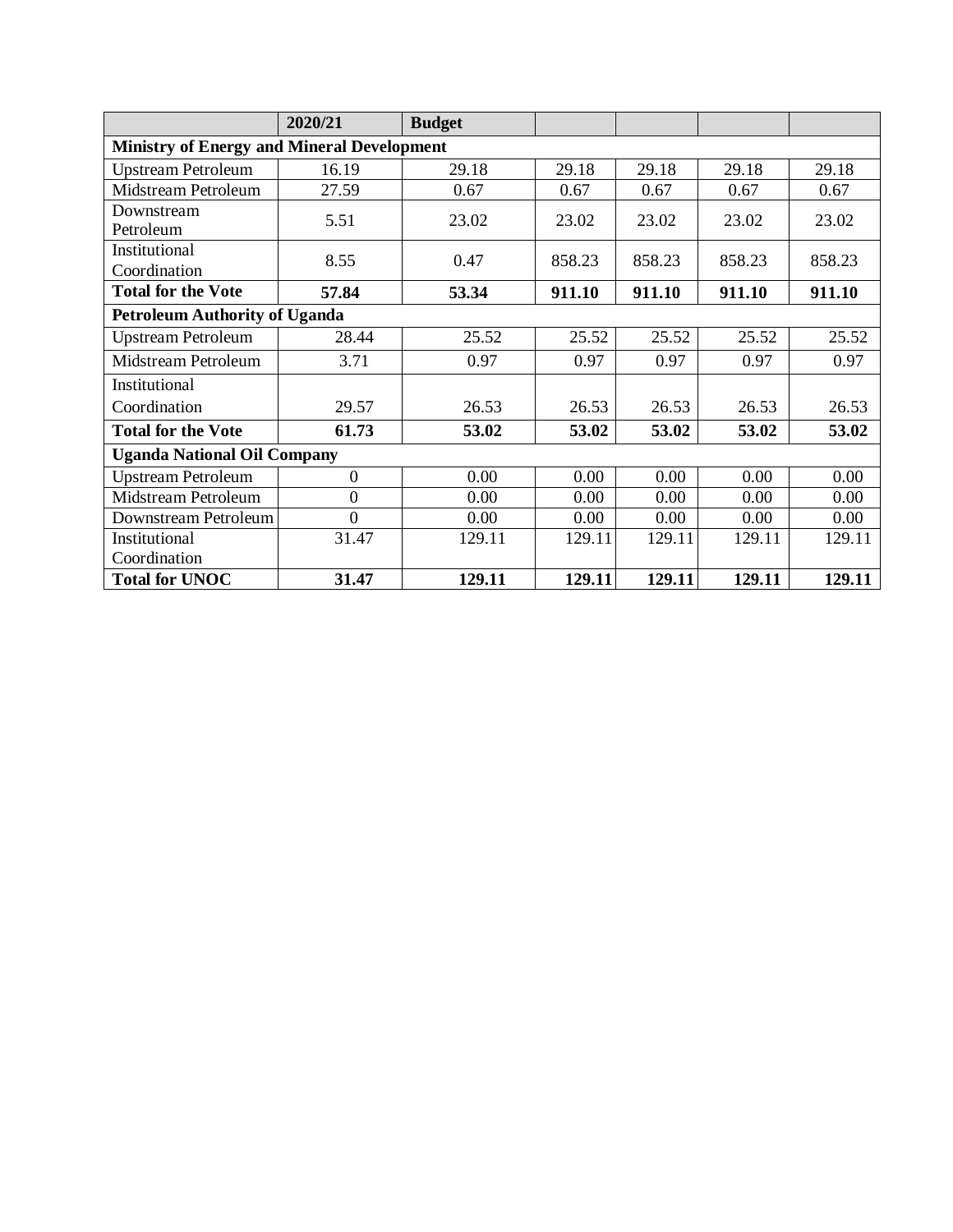# **P3: PROGRAMME INTERVENTIONS FOR 2021/22**

- i. Undertake further exploration and ventures of the Albertine Graben
- ii. Commence construction of infrastructure projects in Kabaale Industrial Park
- iii. Conduct Pre-FID activities for the refinery
- iv. Develop the EACOP
- v. Construct the central processing facilities for Tilenga and Kingfisher Projects
- vi. Conduct a detailed feasibility study to establish a robust and adequate petrochemical industry
- vii. Develop the Petrochemical Industry Masterplan
- viii. Develop of the Natural Gas Pipeline from Tanzania to Uganda to support EACOP, Iron Ore industry and other industrial and domestic uses
- ix. Complete the relevant oil and gas project commercial agreements
- x. Review and update relevant policies; and fast-track harmonization of conflicting laws and regulations
- xi. Operationalize the National Content policy to enhance local Content and national participation in oil and gas
- xii. Develop strategy for an innovation hub for oil and gas
- xiii. Improve operations of the National Petroleum Information System (NPIS)
- xiv. Strengthen governance and transparency in the oil and gas sector
- xv. Establish an oil and gas incubation fund to promote local entrepreneurship and SME's
- xvi. Capitalize and/or license UNOC to execute its mandate as an investment arm of government in oil and gas industry
- xvii. Fast Track Skilling (e.g., apprenticeship), Training and International Accreditation of Ugandans for employment and service provision in the development/phase of the oil and gas sector
- xviii. Implementation of a clear strategy on value addition and marketing of goods and services that will be demanded by the oil and gas sector
- xix. Provide SMEs both technical (training) and financial support to enhance their participation in tendering and of delivery of contracts. (Direct and indirect participants in the oil and gas value chain)
- xx. Establish inter-sectoral linkages to ensure readiness to meet the needs in the oil and gas industry
- xxi. Establish a framework for adoption and transfer of knowledge and technology within the oil and gas sector
- xxii. Implement the Agricultural Development Strategy for the Albertine Region
- xxiii. Develop and implement sustainable financing strategy
- xxiv. Implement a communication strategy to deal with public anxiety and managing expectations
- xxv. Develop and implement a marketing strategy for oil and gas projects
- xxvi. Develop and implement oil and gas QHSSE systems and standards
- xxvii. Establish QHSSE governance and assurance framework
- xxviii. Develop and implement an oil and gas disaster preparedness and contingency plan: conduct and oil and gas hazard risk and vulnerability profiling and mapping of the districts involved
- xxix. Develop decommissioning and closure management plans
- xxx. Develop and implement environmental and social management plans
- xxxi. Develop standards for storage infrastructure including LPG, transportation and other facilities
- xxxii. Development of standards for storage infrastructure and other facilities
- xxxiii. Develop operations standards of transportation of petroleum products on Lake and Rail
- xxxiv. Develop strategic regional storage terminals for petroleum products
- xxxv. Restock and manage Jinja Storage Terminal